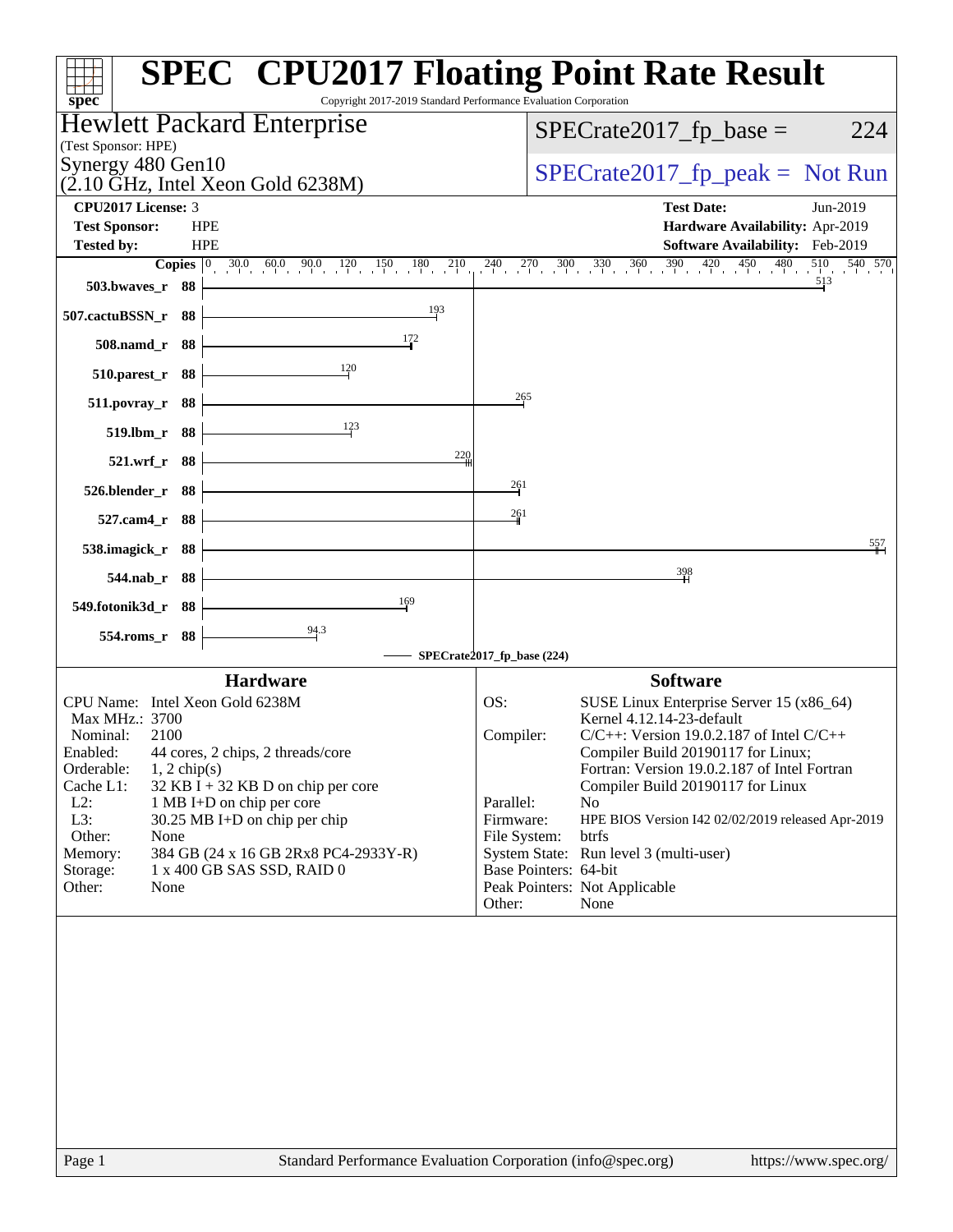# **[spec](http://www.spec.org/)**

# **[SPEC CPU2017 Floating Point Rate Result](http://www.spec.org/auto/cpu2017/Docs/result-fields.html#SPECCPU2017FloatingPointRateResult)**

Copyright 2017-2019 Standard Performance Evaluation Corporation

### Hewlett Packard Enterprise

(Test Sponsor: HPE)

 $(2.10 \text{ GHz}, \text{Intel Xeon}$  Gold 6238M)

 $SPECTate2017<sub>fr</sub> base = 224$ 

Synergy 480 Gen10  $SPECrate2017$  fp\_peak = Not Run

**[CPU2017 License:](http://www.spec.org/auto/cpu2017/Docs/result-fields.html#CPU2017License)** 3 **[Test Date:](http://www.spec.org/auto/cpu2017/Docs/result-fields.html#TestDate)** Jun-2019 **[Test Sponsor:](http://www.spec.org/auto/cpu2017/Docs/result-fields.html#TestSponsor)** HPE **[Hardware Availability:](http://www.spec.org/auto/cpu2017/Docs/result-fields.html#HardwareAvailability)** Apr-2019 **[Tested by:](http://www.spec.org/auto/cpu2017/Docs/result-fields.html#Testedby)** HPE **[Software Availability:](http://www.spec.org/auto/cpu2017/Docs/result-fields.html#SoftwareAvailability)** Feb-2019

### **[Results Table](http://www.spec.org/auto/cpu2017/Docs/result-fields.html#ResultsTable)**

|                          | <b>Base</b>                                |                |       |                | <b>Peak</b> |                |            |               |                |              |                |              |                |              |
|--------------------------|--------------------------------------------|----------------|-------|----------------|-------------|----------------|------------|---------------|----------------|--------------|----------------|--------------|----------------|--------------|
| <b>Benchmark</b>         | <b>Copies</b>                              | <b>Seconds</b> | Ratio | <b>Seconds</b> | Ratio       | <b>Seconds</b> | Ratio      | <b>Copies</b> | <b>Seconds</b> | <b>Ratio</b> | <b>Seconds</b> | <b>Ratio</b> | <b>Seconds</b> | <b>Ratio</b> |
| 503.bwaves_r             | 88                                         | 1720           | 513   | 1719           | 513         | 1720           | 513        |               |                |              |                |              |                |              |
| 507.cactuBSSN r          | 88                                         | 576            | 193   | 577            | <b>193</b>  | 577            | 193        |               |                |              |                |              |                |              |
| $508$ .namd_r            | 88                                         | 488            | 171   | 487            | <u>172</u>  | 484            | 173        |               |                |              |                |              |                |              |
| 510.parest_r             | 88                                         | 1913           | 120   | 1911           | 120         | 1912           | <b>120</b> |               |                |              |                |              |                |              |
| 511.povray_r             | 88                                         | 775            | 265   | 776            | 265         | 775            | 265        |               |                |              |                |              |                |              |
| $519$ .lbm $r$           | 88                                         | 756            | 123   | 757            | 123         | 756            | 123        |               |                |              |                |              |                |              |
| $521$ .wrf r             | 88                                         | 890            | 222   | 896            | 220         | 906            | 218        |               |                |              |                |              |                |              |
| 526.blender r            | 88                                         | 513            | 261   | 513            | <u>261</u>  | 512            | 262        |               |                |              |                |              |                |              |
| $527$ .cam $4r$          | 88                                         | 593            | 260   | 589            | 261         | 588            | 262        |               |                |              |                |              |                |              |
| 538.imagick_r            | 88                                         | 388            | 564   | 393            | 557         | 394            | 556        |               |                |              |                |              |                |              |
| $544$ .nab r             | 88                                         | 369            | 401   | 372            | 398         | 372            | 398        |               |                |              |                |              |                |              |
| 549.fotonik3d r          | 88                                         | 2034           | 169   | 2033           | 169         | 2040           | 168        |               |                |              |                |              |                |              |
| $554$ .roms $r$          | 88                                         | 1482           | 94.3  | 1488           | 94.0        | 1482           | 94.3       |               |                |              |                |              |                |              |
| $SPECrate2017$ fp base = |                                            |                | 224   |                |             |                |            |               |                |              |                |              |                |              |
|                          | $SPECrate2017$ fp peak =<br><b>Not Run</b> |                |       |                |             |                |            |               |                |              |                |              |                |              |

Results appear in the [order in which they were run.](http://www.spec.org/auto/cpu2017/Docs/result-fields.html#RunOrder) Bold underlined text [indicates a median measurement.](http://www.spec.org/auto/cpu2017/Docs/result-fields.html#Median)

### **[Submit Notes](http://www.spec.org/auto/cpu2017/Docs/result-fields.html#SubmitNotes)**

 The numactl mechanism was used to bind copies to processors. The config file option 'submit' was used to generate numactl commands to bind each copy to a specific processor. For details, please see the config file.

### **[Operating System Notes](http://www.spec.org/auto/cpu2017/Docs/result-fields.html#OperatingSystemNotes)**

 Stack size set to unlimited using "ulimit -s unlimited" Transparent Huge Pages enabled by default Prior to runcpu invocation Filesystem page cache synced and cleared with: sync; echo 3 > /proc/sys/vm/drop\_caches runcpu command invoked through numactl i.e.: numactl --interleave=all runcpu <etc>

### **[General Notes](http://www.spec.org/auto/cpu2017/Docs/result-fields.html#GeneralNotes)**

Environment variables set by runcpu before the start of the run: LD\_LIBRARY\_PATH = "/home/cpu2017\_u2/lib/ia32:/home/cpu2017\_u2/lib/intel64"

 Binaries compiled on a system with 1x Intel Core i9-7900X CPU + 32GB RAM memory using Redhat Enterprise Linux 7.5 NA: The test sponsor attests, as of date of publication, that CVE-2017-5754 (Meltdown) is mitigated in the system as tested and documented.

**(Continued on next page)**

| Page 2<br>Standard Performance Evaluation Corporation (info@spec.org)<br>https://www.spec.org/ |
|------------------------------------------------------------------------------------------------|
|------------------------------------------------------------------------------------------------|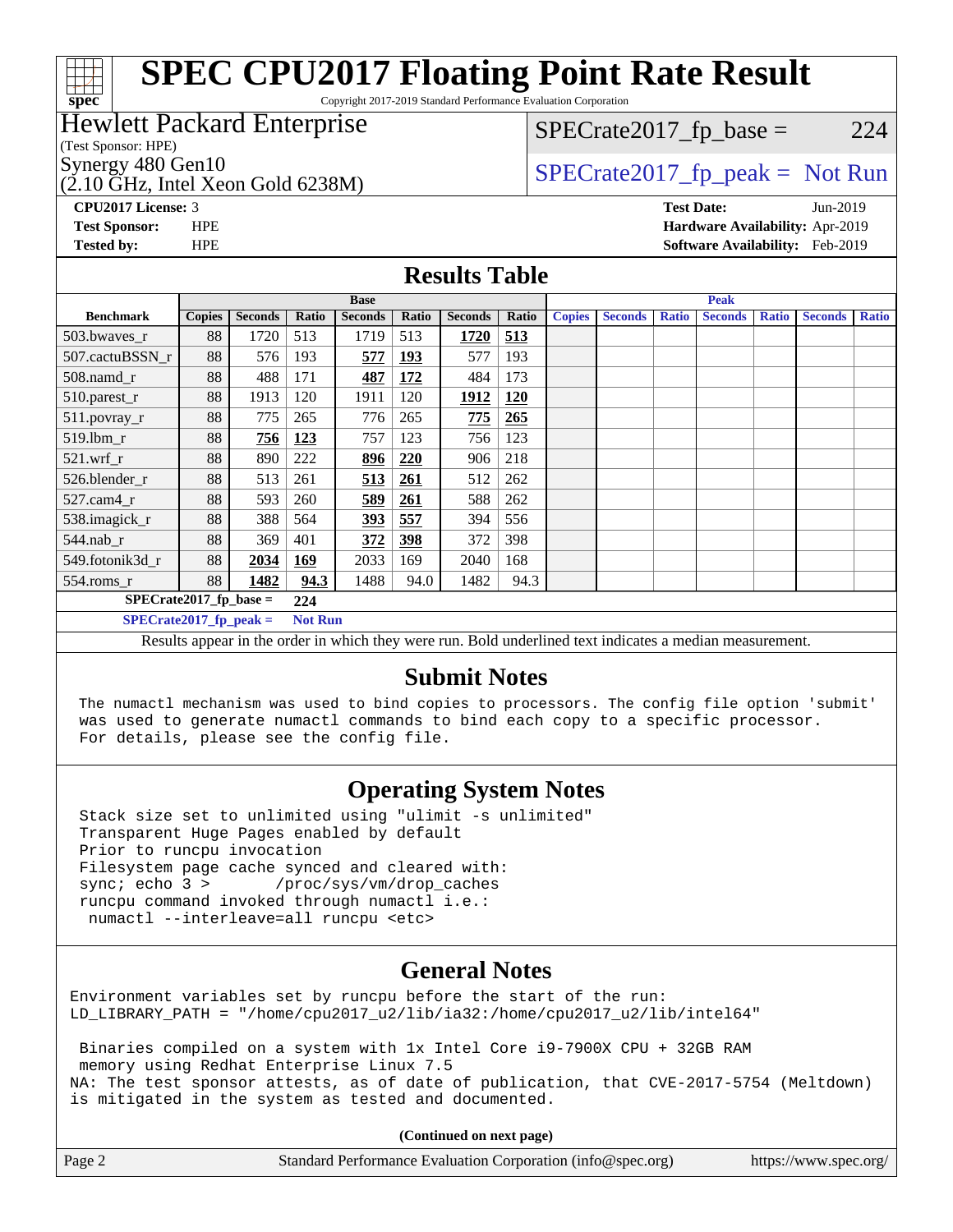# **[SPEC CPU2017 Floating Point Rate Result](http://www.spec.org/auto/cpu2017/Docs/result-fields.html#SPECCPU2017FloatingPointRateResult)**

Copyright 2017-2019 Standard Performance Evaluation Corporation

### Hewlett Packard Enterprise

 $SPECTate2017<sub>fr</sub> base = 224$ 

### (Test Sponsor: HPE)

(2.10 GHz, Intel Xeon Gold 6238M)

Synergy 480 Gen10  $SPECrate2017$  fp\_peak = Not Run

**[Tested by:](http://www.spec.org/auto/cpu2017/Docs/result-fields.html#Testedby)** HPE **[Software Availability:](http://www.spec.org/auto/cpu2017/Docs/result-fields.html#SoftwareAvailability)** Feb-2019

**[CPU2017 License:](http://www.spec.org/auto/cpu2017/Docs/result-fields.html#CPU2017License)** 3 **[Test Date:](http://www.spec.org/auto/cpu2017/Docs/result-fields.html#TestDate)** Jun-2019 **[Test Sponsor:](http://www.spec.org/auto/cpu2017/Docs/result-fields.html#TestSponsor)** HPE **[Hardware Availability:](http://www.spec.org/auto/cpu2017/Docs/result-fields.html#HardwareAvailability)** Apr-2019

### **[General Notes \(Continued\)](http://www.spec.org/auto/cpu2017/Docs/result-fields.html#GeneralNotes)**

Yes: The test sponsor attests, as of date of publication, that CVE-2017-5753 (Spectre variant 1) is mitigated in the system as tested and documented. Yes: The test sponsor attests, as of date of publication, that CVE-2017-5715 (Spectre variant 2) is mitigated in the system as tested and documented.

### **[Platform Notes](http://www.spec.org/auto/cpu2017/Docs/result-fields.html#PlatformNotes)**

Page 3 Standard Performance Evaluation Corporation [\(info@spec.org\)](mailto:info@spec.org) <https://www.spec.org/> BIOS Configuration: Thermal Configuration set to Maximum Cooling Memory Patrol Scrubbing set to Disabled LLC Prefetch set to Enabled LLC Dead Line Allocation set to Disabled Enhanced Processor Performance set to Enabled Workload Profile set to General Throughput Compute Workload Profile set to Custom Energy/Performance Bias set to Balanced Performance Sysinfo program /home/cpu2017\_u2/bin/sysinfo Rev: r5974 of 2018-05-19 9bcde8f2999c33d61f64985e45859ea9 running on sy480g10-2 Mon Jun 3 23:12:25 2019 SUT (System Under Test) info as seen by some common utilities. For more information on this section, see <https://www.spec.org/cpu2017/Docs/config.html#sysinfo> From /proc/cpuinfo model name : Intel(R) Xeon(R) Gold 6238M CPU @ 2.10GHz 2 "physical id"s (chips) 88 "processors" cores, siblings (Caution: counting these is hw and system dependent. The following excerpts from /proc/cpuinfo might not be reliable. Use with caution.) cpu cores : 22 siblings : 44 physical 0: cores 0 1 2 3 8 9 10 11 12 16 17 18 19 20 21 24 25 26 27 28 physical 1: cores 0 1 2 3 8 9 10 11 12 16 17 18 19 20 21 24 25 26 27 28 From lscpu: Architecture: x86\_64 CPU op-mode(s): 32-bit, 64-bit Byte Order: Little Endian CPU(s): 88 On-line CPU(s) list: 0-87 Thread(s) per core: 2 Core(s) per socket: 22 Socket(s): 2 NUMA node(s): 4 Vendor ID: GenuineIntel **(Continued on next page)**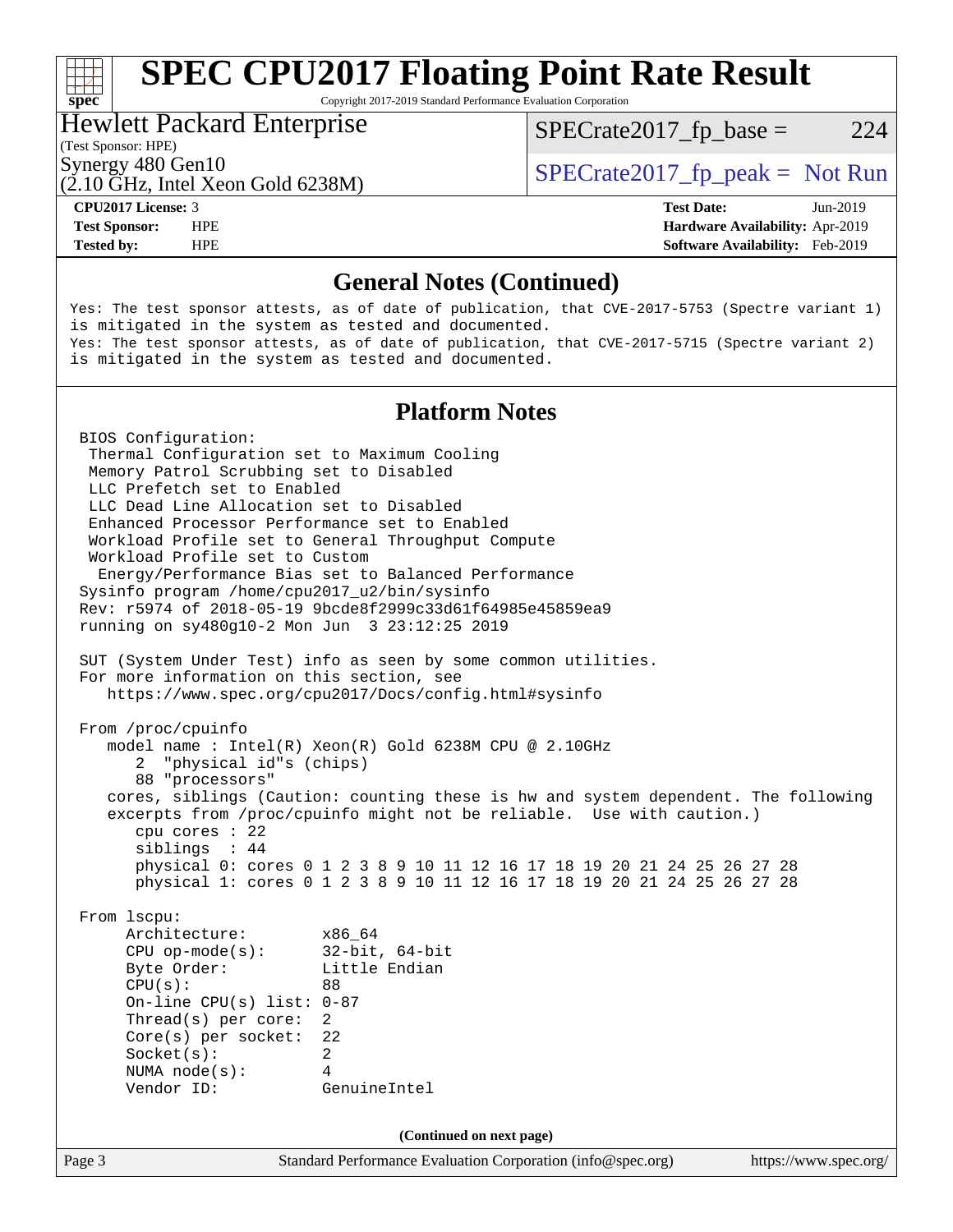### $\pm$ **[spec](http://www.spec.org/)**

# **[SPEC CPU2017 Floating Point Rate Result](http://www.spec.org/auto/cpu2017/Docs/result-fields.html#SPECCPU2017FloatingPointRateResult)**

Copyright 2017-2019 Standard Performance Evaluation Corporation

### Hewlett Packard Enterprise

 $SPECrate2017_fp\_base = 224$ 

(Test Sponsor: HPE)

 $(2.10 \text{ GHz}, \text{Intel Xeon Gold } 6238\text{M})$ 

Synergy 480 Gen10<br>  $\begin{array}{c|c}\n\text{SPECTate2017\_fp\_peak} = \text{Not Run} \\
\hline\n\text{SPECTate2017\_fp\_peak} = \text{Not Run} \\
\end{array}$ 

**[CPU2017 License:](http://www.spec.org/auto/cpu2017/Docs/result-fields.html#CPU2017License)** 3 **[Test Date:](http://www.spec.org/auto/cpu2017/Docs/result-fields.html#TestDate)** Jun-2019 **[Test Sponsor:](http://www.spec.org/auto/cpu2017/Docs/result-fields.html#TestSponsor)** HPE **[Hardware Availability:](http://www.spec.org/auto/cpu2017/Docs/result-fields.html#HardwareAvailability)** Apr-2019 **[Tested by:](http://www.spec.org/auto/cpu2017/Docs/result-fields.html#Testedby)** HPE **[Software Availability:](http://www.spec.org/auto/cpu2017/Docs/result-fields.html#SoftwareAvailability)** Feb-2019

### **[Platform Notes \(Continued\)](http://www.spec.org/auto/cpu2017/Docs/result-fields.html#PlatformNotes)**

| CPU family:                                                                        | 6                                                                                    |                       |  |  |  |  |
|------------------------------------------------------------------------------------|--------------------------------------------------------------------------------------|-----------------------|--|--|--|--|
| Model:<br>Model name:                                                              | 85                                                                                   |                       |  |  |  |  |
|                                                                                    | $Intel(R) Xeon(R) Gold 6238M CPU @ 2.10GHz$                                          |                       |  |  |  |  |
| CPU MHz:                                                                           | Stepping:<br>7<br>2100.000                                                           |                       |  |  |  |  |
| BogoMIPS:                                                                          | 4200.00                                                                              |                       |  |  |  |  |
| Virtualization:                                                                    | $VT - x$                                                                             |                       |  |  |  |  |
| L1d cache:                                                                         | 32K                                                                                  |                       |  |  |  |  |
| Lli cache:                                                                         | 32K                                                                                  |                       |  |  |  |  |
| $L2$ cache:                                                                        | 1024K                                                                                |                       |  |  |  |  |
| L3 cache:                                                                          | 30976K                                                                               |                       |  |  |  |  |
| NUMA node0 CPU(s):                                                                 | $0 - 10, 44 - 54$                                                                    |                       |  |  |  |  |
| NUMA node1 CPU(s):                                                                 | $11 - 21, 55 - 65$                                                                   |                       |  |  |  |  |
|                                                                                    | NUMA node2 CPU(s): 22-32,66-76                                                       |                       |  |  |  |  |
| NUMA $node3$ $CPU(s)$ :                                                            | 33-43,77-87                                                                          |                       |  |  |  |  |
| Flags:                                                                             | fpu vme de pse tsc msr pae mce cx8 apic sep mtrr pge mca cmov                        |                       |  |  |  |  |
|                                                                                    | pat pse36 clflush dts acpi mmx fxsr sse sse2 ss ht tm pbe syscall nx pdpelgb rdtscp  |                       |  |  |  |  |
|                                                                                    | lm constant_tsc art arch_perfmon pebs bts rep_good nopl xtopology nonstop_tsc cpuid  |                       |  |  |  |  |
|                                                                                    | aperfmperf tsc_known_freq pni pclmulqdq dtes64 monitor ds_cpl vmx smx est tm2 ssse3  |                       |  |  |  |  |
|                                                                                    | sdbg fma cx16 xtpr pdcm pcid dca sse4_1 sse4_2 x2apic movbe popcnt                   |                       |  |  |  |  |
| tsc_deadline_timer aes xsave avx f16c rdrand lahf_lm abm 3dnowprefetch cpuid_fault |                                                                                      |                       |  |  |  |  |
|                                                                                    | epb cat_13 cdp_13 invpcid_single intel_ppin mba tpr_shadow vnmi flexpriority ept     |                       |  |  |  |  |
|                                                                                    | vpid fsgsbase tsc_adjust bmil hle avx2 smep bmi2 erms invpcid rtm cqm mpx rdt_a      |                       |  |  |  |  |
|                                                                                    | avx512f avx512dq rdseed adx smap clflushopt clwb intel_pt avx512cd avx512bw avx512vl |                       |  |  |  |  |
|                                                                                    | xsaveopt xsavec xgetbvl xsaves cqm_llc cqm_occup_llc cqm_mbm_total cqm_mbm_local     |                       |  |  |  |  |
|                                                                                    | ibpb ibrs stibp dtherm ida arat pln pts pku ospke avx512_vnni arch_capabilities ssbd |                       |  |  |  |  |
|                                                                                    |                                                                                      |                       |  |  |  |  |
| /proc/cpuinfo cache data                                                           |                                                                                      |                       |  |  |  |  |
| cache size : 30976 KB                                                              |                                                                                      |                       |  |  |  |  |
|                                                                                    | From numactl --hardware WARNING: a numactl 'node' might or might not correspond to a |                       |  |  |  |  |
| physical chip.                                                                     |                                                                                      |                       |  |  |  |  |
| $available: 4 nodes (0-3)$                                                         |                                                                                      |                       |  |  |  |  |
|                                                                                    | node 0 cpus: 0 1 2 3 4 5 6 7 8 9 10 44 45 46 47 48 49 50 51 52 53 54                 |                       |  |  |  |  |
| node 0 size: 96278 MB                                                              |                                                                                      |                       |  |  |  |  |
| node 0 free: 95852 MB                                                              |                                                                                      |                       |  |  |  |  |
|                                                                                    | node 1 cpus: 11 12 13 14 15 16 17 18 19 20 21 55 56 57 58 59 60 61 62 63 64 65       |                       |  |  |  |  |
| node 1 size: 96763 MB                                                              |                                                                                      |                       |  |  |  |  |
| node 1 free: 96457 MB                                                              |                                                                                      |                       |  |  |  |  |
|                                                                                    | node 2 cpus: 22 23 24 25 26 27 28 29 30 31 32 66 67 68 69 70 71 72 73 74 75 76       |                       |  |  |  |  |
| node 2 size: 96734 MB                                                              |                                                                                      |                       |  |  |  |  |
| node 2 free: 96584 MB                                                              |                                                                                      |                       |  |  |  |  |
|                                                                                    | node 3 cpus: 33 34 35 36 37 38 39 40 41 42 43 77 78 79 80 81 82 83 84 85 86 87       |                       |  |  |  |  |
| node 3 size: 96565 MB<br>node 3 free: 96407 MB                                     |                                                                                      |                       |  |  |  |  |
|                                                                                    |                                                                                      |                       |  |  |  |  |
| node distances:<br>$\mathbf{1}$<br>node<br>$\Omega$<br>2                           |                                                                                      |                       |  |  |  |  |
| 3                                                                                  |                                                                                      |                       |  |  |  |  |
|                                                                                    | (Continued on next page)                                                             |                       |  |  |  |  |
| Page 4                                                                             | Standard Performance Evaluation Corporation (info@spec.org)                          | https://www.spec.org/ |  |  |  |  |
|                                                                                    |                                                                                      |                       |  |  |  |  |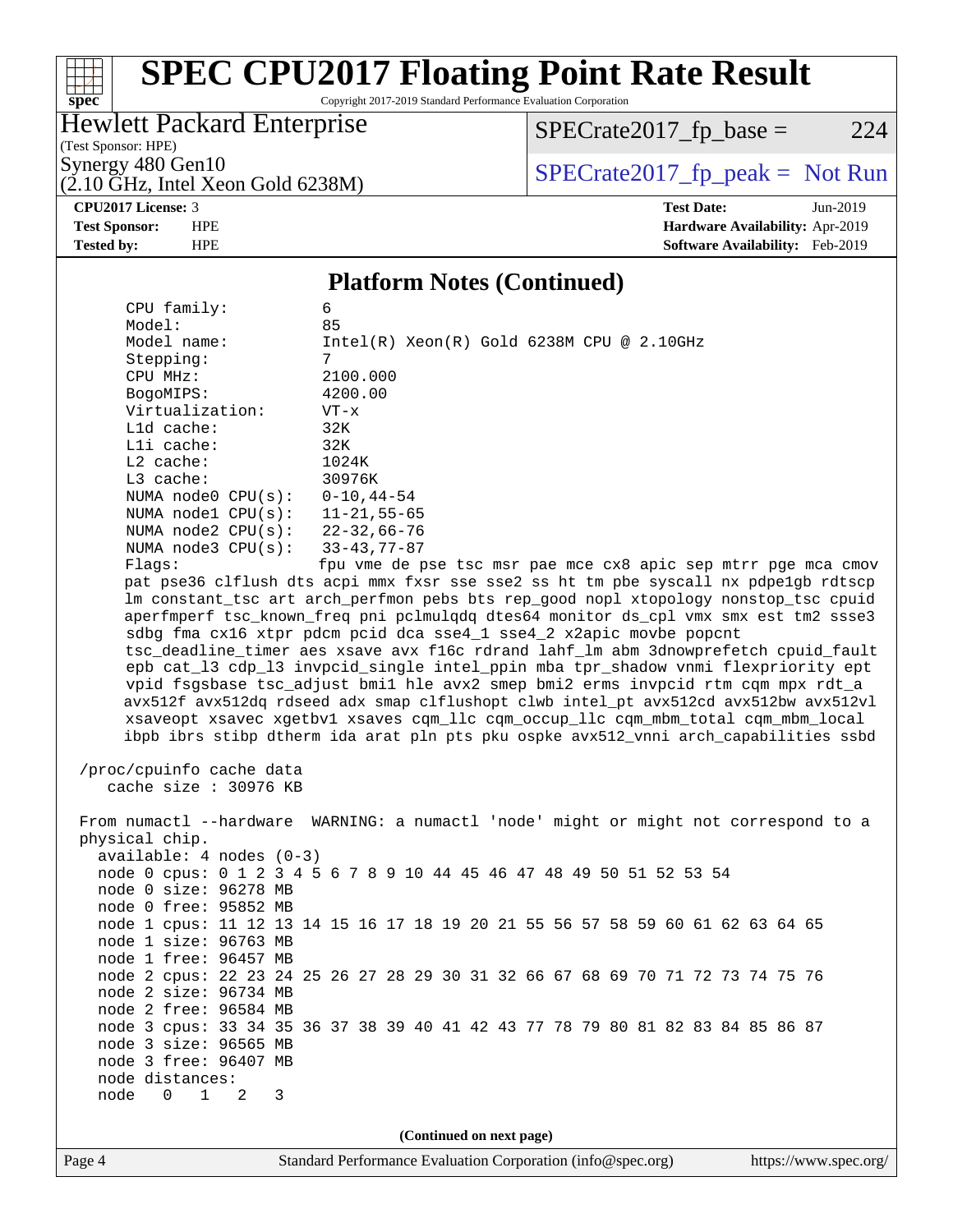| <b>SPEC CPU2017 Floating Point Rate Result</b><br>Copyright 2017-2019 Standard Performance Evaluation Corporation<br>spec <sup>®</sup>                                                                                                                                                                                                                                    |                                                                    |  |  |  |
|---------------------------------------------------------------------------------------------------------------------------------------------------------------------------------------------------------------------------------------------------------------------------------------------------------------------------------------------------------------------------|--------------------------------------------------------------------|--|--|--|
| Hewlett Packard Enterprise<br>(Test Sponsor: HPE)                                                                                                                                                                                                                                                                                                                         | 224<br>$SPECrate2017fp base =$                                     |  |  |  |
| Synergy 480 Gen10<br>$(2.10 \text{ GHz}, \text{Intel Xeon Gold } 6238\text{M})$                                                                                                                                                                                                                                                                                           | $SPECrate2017_fp\_peak = Not Run$                                  |  |  |  |
| CPU <sub>2017</sub> License: 3                                                                                                                                                                                                                                                                                                                                            | <b>Test Date:</b><br>Jun-2019                                      |  |  |  |
| <b>Test Sponsor:</b><br><b>HPE</b><br><b>HPE</b><br><b>Tested by:</b>                                                                                                                                                                                                                                                                                                     | Hardware Availability: Apr-2019<br>Software Availability: Feb-2019 |  |  |  |
| <b>Platform Notes (Continued)</b>                                                                                                                                                                                                                                                                                                                                         |                                                                    |  |  |  |
| 0 :<br>10 21<br>31 31                                                                                                                                                                                                                                                                                                                                                     |                                                                    |  |  |  |
| 31 31<br>1:<br>21<br>10                                                                                                                                                                                                                                                                                                                                                   |                                                                    |  |  |  |
| 2:<br>31<br>31<br>10 21<br>3:<br>31<br>31<br>21<br>10                                                                                                                                                                                                                                                                                                                     |                                                                    |  |  |  |
|                                                                                                                                                                                                                                                                                                                                                                           |                                                                    |  |  |  |
| From /proc/meminfo                                                                                                                                                                                                                                                                                                                                                        |                                                                    |  |  |  |
| MemTotal:<br>395614148 kB                                                                                                                                                                                                                                                                                                                                                 |                                                                    |  |  |  |
| HugePages_Total:<br>0<br>2048 kB                                                                                                                                                                                                                                                                                                                                          |                                                                    |  |  |  |
| Hugepagesize:                                                                                                                                                                                                                                                                                                                                                             |                                                                    |  |  |  |
| From /etc/*release* /etc/*version*                                                                                                                                                                                                                                                                                                                                        |                                                                    |  |  |  |
| os-release:                                                                                                                                                                                                                                                                                                                                                               |                                                                    |  |  |  |
| NAME="SLES"<br>VERSION="15"                                                                                                                                                                                                                                                                                                                                               |                                                                    |  |  |  |
| VERSION_ID="15"                                                                                                                                                                                                                                                                                                                                                           |                                                                    |  |  |  |
| PRETTY_NAME="SUSE Linux Enterprise Server 15"                                                                                                                                                                                                                                                                                                                             |                                                                    |  |  |  |
| ID="sles"                                                                                                                                                                                                                                                                                                                                                                 |                                                                    |  |  |  |
| ID LIKE="suse"                                                                                                                                                                                                                                                                                                                                                            |                                                                    |  |  |  |
| $ANSI$ _COLOR=" $0:32$ "<br>CPE_NAME="cpe:/o:suse:sles:15"                                                                                                                                                                                                                                                                                                                |                                                                    |  |  |  |
|                                                                                                                                                                                                                                                                                                                                                                           |                                                                    |  |  |  |
| uname $-a$ :<br>Linux sy480g10-2 4.12.14-23-default #1 SMP Tue May 29 21:04:44 UTC 2018 (cd0437b)<br>x86_64 x86_64 x86_64 GNU/Linux                                                                                                                                                                                                                                       |                                                                    |  |  |  |
| Kernel self-reported vulnerability status:                                                                                                                                                                                                                                                                                                                                |                                                                    |  |  |  |
| CVE-2017-5754 (Meltdown):<br>Not affected                                                                                                                                                                                                                                                                                                                                 |                                                                    |  |  |  |
| CVE-2017-5753 (Spectre variant 1): Mitigation: __user pointer sanitization                                                                                                                                                                                                                                                                                                |                                                                    |  |  |  |
| CVE-2017-5715 (Spectre variant 2): Mitigation: Indirect Branch Restricted Speculation,<br>IBPB, IBRS_FW                                                                                                                                                                                                                                                                   |                                                                    |  |  |  |
| run-level 3 Jun 3 23:10                                                                                                                                                                                                                                                                                                                                                   |                                                                    |  |  |  |
| SPEC is set to: /home/cpu2017_u2                                                                                                                                                                                                                                                                                                                                          |                                                                    |  |  |  |
| Filesystem Type Size Used Avail Use% Mounted on<br>/dev/sdb2 btrfs 371G 92G 279G 25% /home                                                                                                                                                                                                                                                                                |                                                                    |  |  |  |
|                                                                                                                                                                                                                                                                                                                                                                           |                                                                    |  |  |  |
| Additional information from dmidecode follows. WARNING: Use caution when you interpret<br>this section. The 'dmidecode' program reads system data which is "intended to allow<br>hardware to be accurately determined", but the intent may not be met, as there are<br>frequent changes to hardware, firmware, and the "DMTF SMBIOS" standard.<br>BIOS HPE 142 02/02/2019 |                                                                    |  |  |  |
| Memory:<br>24x UNKNOWN NOT AVAILABLE 16 GB 2 rank 2933                                                                                                                                                                                                                                                                                                                    |                                                                    |  |  |  |
|                                                                                                                                                                                                                                                                                                                                                                           |                                                                    |  |  |  |
| (End of data from sysinfo program)                                                                                                                                                                                                                                                                                                                                        |                                                                    |  |  |  |
|                                                                                                                                                                                                                                                                                                                                                                           |                                                                    |  |  |  |
|                                                                                                                                                                                                                                                                                                                                                                           |                                                                    |  |  |  |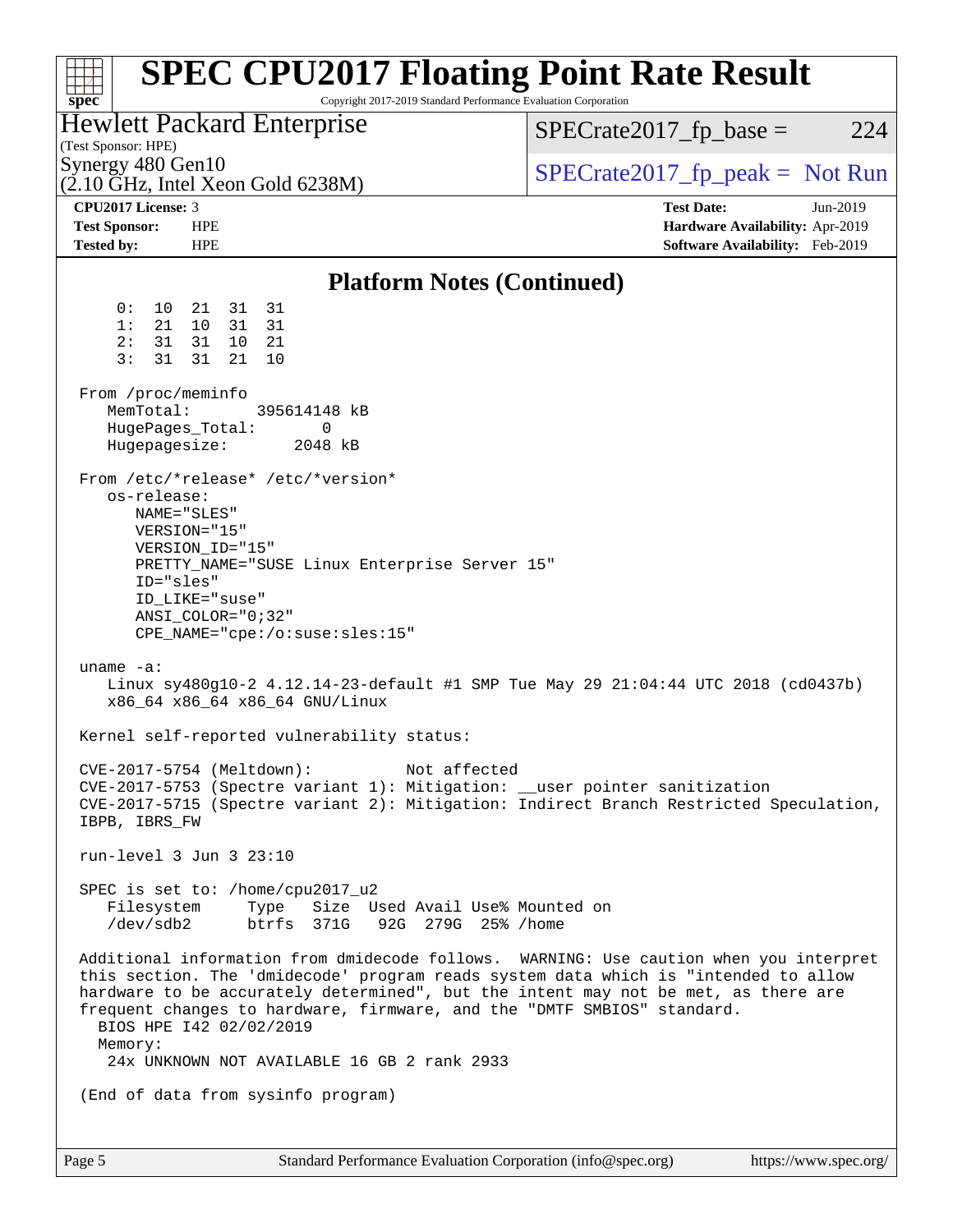# **[spec](http://www.spec.org/)**

# **[SPEC CPU2017 Floating Point Rate Result](http://www.spec.org/auto/cpu2017/Docs/result-fields.html#SPECCPU2017FloatingPointRateResult)**

Copyright 2017-2019 Standard Performance Evaluation Corporation

### Hewlett Packard Enterprise

 $SPECrate2017_fp\_base = 224$ 

### (Test Sponsor: HPE)

 $(2.10 \text{ GHz}, \text{Intel Xeon Gold } 6238\text{M})$ 

Synergy 480 Gen10<br>  $\begin{array}{r} \text{SPECTate2017\_fp\_peak = Not Run} \\ \text{SPECTate2017\_fp\_peak = Not Run} \end{array}$ 

**[Tested by:](http://www.spec.org/auto/cpu2017/Docs/result-fields.html#Testedby)** HPE **[Software Availability:](http://www.spec.org/auto/cpu2017/Docs/result-fields.html#SoftwareAvailability)** Feb-2019

**[CPU2017 License:](http://www.spec.org/auto/cpu2017/Docs/result-fields.html#CPU2017License)** 3 **[Test Date:](http://www.spec.org/auto/cpu2017/Docs/result-fields.html#TestDate)** Jun-2019 **[Test Sponsor:](http://www.spec.org/auto/cpu2017/Docs/result-fields.html#TestSponsor)** HPE **[Hardware Availability:](http://www.spec.org/auto/cpu2017/Docs/result-fields.html#HardwareAvailability)** Apr-2019

### **[Compiler Version Notes](http://www.spec.org/auto/cpu2017/Docs/result-fields.html#CompilerVersionNotes)**

| CC 519.1bm $r(base)$ 538.imagick $r(base)$ 544.nab $r(base)$                                                                                                                                                                                                                                                                                                                                                                                                                                                                                                         |
|----------------------------------------------------------------------------------------------------------------------------------------------------------------------------------------------------------------------------------------------------------------------------------------------------------------------------------------------------------------------------------------------------------------------------------------------------------------------------------------------------------------------------------------------------------------------|
| Intel(R) C Intel(R) 64 Compiler for applications running on Intel(R) 64,<br>Version 19.0.2.187 Build 20190117<br>Copyright (C) 1985-2019 Intel Corporation. All rights reserved.                                                                                                                                                                                                                                                                                                                                                                                     |
| CXXC 508.namd_r(base) 510.parest_r(base)                                                                                                                                                                                                                                                                                                                                                                                                                                                                                                                             |
| Intel(R) $C++$ Intel(R) 64 Compiler for applications running on Intel(R) 64,<br>Version 19.0.2.187 Build 20190117<br>Copyright (C) 1985-2019 Intel Corporation. All rights reserved.                                                                                                                                                                                                                                                                                                                                                                                 |
| $CC$ 511.povray_r(base) 526.blender_r(base)                                                                                                                                                                                                                                                                                                                                                                                                                                                                                                                          |
| Intel(R) $C++$ Intel(R) 64 Compiler for applications running on Intel(R) 64,<br>Version 19.0.2.187 Build 20190117<br>Copyright (C) 1985-2019 Intel Corporation. All rights reserved.<br>Intel(R) C Intel(R) 64 Compiler for applications running on Intel(R) 64,<br>Version 19.0.2.187 Build 20190117<br>Copyright (C) 1985-2019 Intel Corporation. All rights reserved.                                                                                                                                                                                             |
| FC 507.cactuBSSN_r(base)                                                                                                                                                                                                                                                                                                                                                                                                                                                                                                                                             |
| Intel(R) $C++$ Intel(R) 64 Compiler for applications running on Intel(R) 64,<br>Version 19.0.2.187 Build 20190117<br>Copyright (C) 1985-2019 Intel Corporation. All rights reserved.<br>Intel(R) C Intel(R) 64 Compiler for applications running on Intel(R) 64,<br>Version 19.0.2.187 Build 20190117<br>Copyright (C) 1985-2019 Intel Corporation. All rights reserved.<br>$Intel(R)$ Fortran Intel(R) 64 Compiler for applications running on Intel(R)<br>64, Version 19.0.2.187 Build 20190117<br>Copyright (C) 1985-2019 Intel Corporation. All rights reserved. |
| $503.bwaves_r(base) 549.fotonik3d_r(base) 554.roms_r(base)$<br>FC                                                                                                                                                                                                                                                                                                                                                                                                                                                                                                    |
| $Intel(R)$ Fortran Intel(R) 64 Compiler for applications running on Intel(R)<br>64, Version 19.0.2.187 Build 20190117<br>Copyright (C) 1985-2019 Intel Corporation. All rights reserved.                                                                                                                                                                                                                                                                                                                                                                             |
| (Continued on next page)                                                                                                                                                                                                                                                                                                                                                                                                                                                                                                                                             |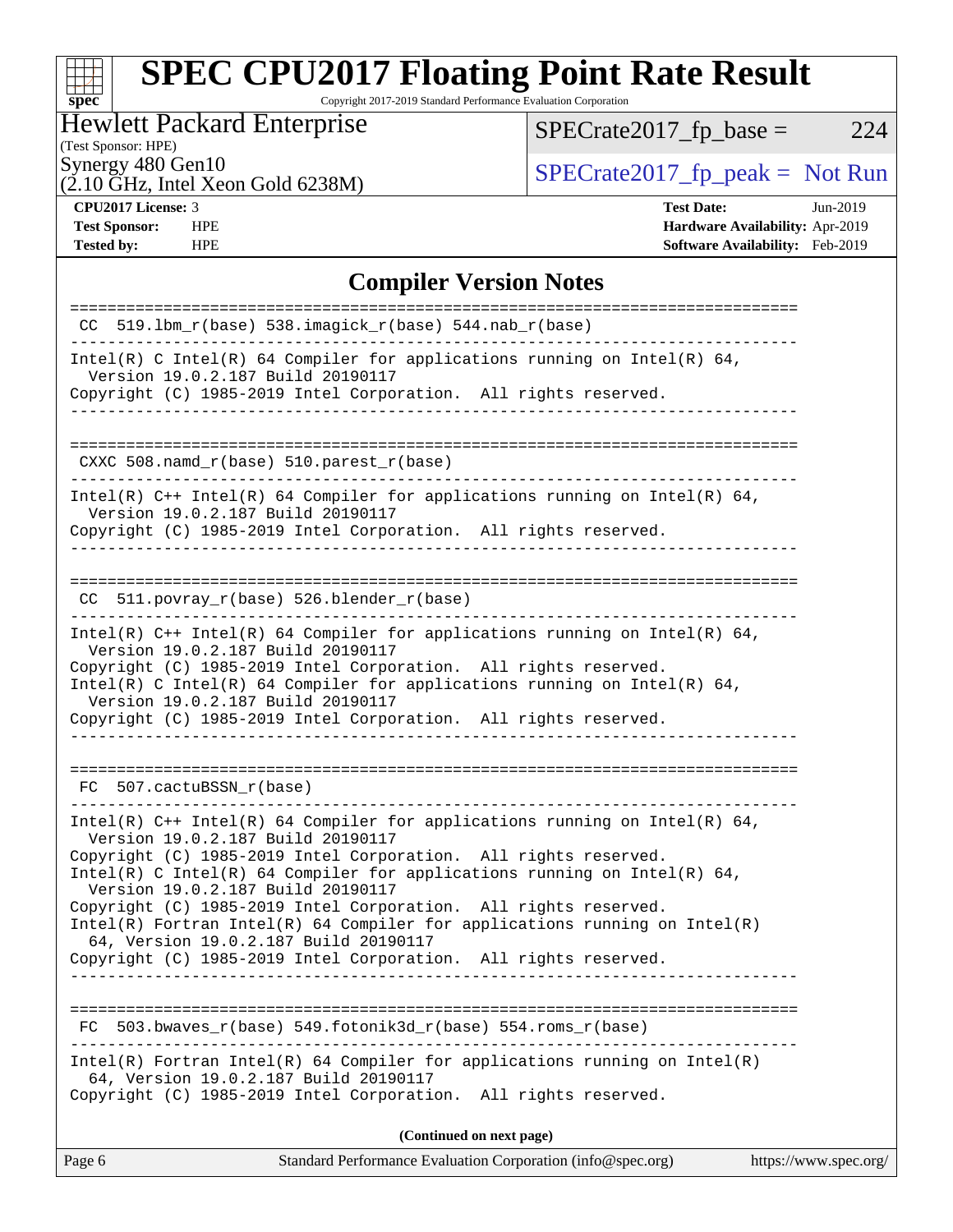### **[SPEC CPU2017 Floating Point Rate Result](http://www.spec.org/auto/cpu2017/Docs/result-fields.html#SPECCPU2017FloatingPointRateResult)** a tim **[spec](http://www.spec.org/)** Copyright 2017-2019 Standard Performance Evaluation Corporation

### Hewlett Packard Enterprise

 $SPECTate2017<sub>fr</sub> base = 224$ 

(Test Sponsor: HPE)

 $(2.10 \text{ GHz}, \text{Intel Xeon Gold } 6238\text{M})$ 

Synergy 480 Gen10  $SPECrate2017$  fp\_peak = Not Run

**[CPU2017 License:](http://www.spec.org/auto/cpu2017/Docs/result-fields.html#CPU2017License)** 3 **[Test Date:](http://www.spec.org/auto/cpu2017/Docs/result-fields.html#TestDate)** Jun-2019 **[Test Sponsor:](http://www.spec.org/auto/cpu2017/Docs/result-fields.html#TestSponsor)** HPE **[Hardware Availability:](http://www.spec.org/auto/cpu2017/Docs/result-fields.html#HardwareAvailability)** Apr-2019 **[Tested by:](http://www.spec.org/auto/cpu2017/Docs/result-fields.html#Testedby)** HPE **[Software Availability:](http://www.spec.org/auto/cpu2017/Docs/result-fields.html#SoftwareAvailability)** Feb-2019

### **[Compiler Version Notes \(Continued\)](http://www.spec.org/auto/cpu2017/Docs/result-fields.html#CompilerVersionNotes)**

==============================================================================  $CC$  521.wrf $r(base)$  527.cam $4$  $r(base)$ 

------------------------------------------------------------------------------ Intel(R) Fortran Intel(R) 64 Compiler for applications running on Intel(R) 64, Version 19.0.2.187 Build 20190117 Copyright (C) 1985-2019 Intel Corporation. All rights reserved. Intel(R) C Intel(R) 64 Compiler for applications running on Intel(R) 64, Version 19.0.2.187 Build 20190117 Copyright (C) 1985-2019 Intel Corporation. All rights reserved. ------------------------------------------------------------------------------

------------------------------------------------------------------------------

### **[Base Compiler Invocation](http://www.spec.org/auto/cpu2017/Docs/result-fields.html#BaseCompilerInvocation)**

[C benchmarks](http://www.spec.org/auto/cpu2017/Docs/result-fields.html#Cbenchmarks): [icc -m64 -std=c11](http://www.spec.org/cpu2017/results/res2019q3/cpu2017-20190624-15613.flags.html#user_CCbase_intel_icc_64bit_c11_33ee0cdaae7deeeab2a9725423ba97205ce30f63b9926c2519791662299b76a0318f32ddfffdc46587804de3178b4f9328c46fa7c2b0cd779d7a61945c91cd35)

[C++ benchmarks:](http://www.spec.org/auto/cpu2017/Docs/result-fields.html#CXXbenchmarks) [icpc -m64](http://www.spec.org/cpu2017/results/res2019q3/cpu2017-20190624-15613.flags.html#user_CXXbase_intel_icpc_64bit_4ecb2543ae3f1412ef961e0650ca070fec7b7afdcd6ed48761b84423119d1bf6bdf5cad15b44d48e7256388bc77273b966e5eb805aefd121eb22e9299b2ec9d9)

[Fortran benchmarks](http://www.spec.org/auto/cpu2017/Docs/result-fields.html#Fortranbenchmarks): [ifort -m64](http://www.spec.org/cpu2017/results/res2019q3/cpu2017-20190624-15613.flags.html#user_FCbase_intel_ifort_64bit_24f2bb282fbaeffd6157abe4f878425411749daecae9a33200eee2bee2fe76f3b89351d69a8130dd5949958ce389cf37ff59a95e7a40d588e8d3a57e0c3fd751)

[Benchmarks using both Fortran and C](http://www.spec.org/auto/cpu2017/Docs/result-fields.html#BenchmarksusingbothFortranandC): [ifort -m64](http://www.spec.org/cpu2017/results/res2019q3/cpu2017-20190624-15613.flags.html#user_CC_FCbase_intel_ifort_64bit_24f2bb282fbaeffd6157abe4f878425411749daecae9a33200eee2bee2fe76f3b89351d69a8130dd5949958ce389cf37ff59a95e7a40d588e8d3a57e0c3fd751) [icc -m64 -std=c11](http://www.spec.org/cpu2017/results/res2019q3/cpu2017-20190624-15613.flags.html#user_CC_FCbase_intel_icc_64bit_c11_33ee0cdaae7deeeab2a9725423ba97205ce30f63b9926c2519791662299b76a0318f32ddfffdc46587804de3178b4f9328c46fa7c2b0cd779d7a61945c91cd35)

[Benchmarks using both C and C++](http://www.spec.org/auto/cpu2017/Docs/result-fields.html#BenchmarksusingbothCandCXX): [icpc -m64](http://www.spec.org/cpu2017/results/res2019q3/cpu2017-20190624-15613.flags.html#user_CC_CXXbase_intel_icpc_64bit_4ecb2543ae3f1412ef961e0650ca070fec7b7afdcd6ed48761b84423119d1bf6bdf5cad15b44d48e7256388bc77273b966e5eb805aefd121eb22e9299b2ec9d9) [icc -m64 -std=c11](http://www.spec.org/cpu2017/results/res2019q3/cpu2017-20190624-15613.flags.html#user_CC_CXXbase_intel_icc_64bit_c11_33ee0cdaae7deeeab2a9725423ba97205ce30f63b9926c2519791662299b76a0318f32ddfffdc46587804de3178b4f9328c46fa7c2b0cd779d7a61945c91cd35)

[Benchmarks using Fortran, C, and C++:](http://www.spec.org/auto/cpu2017/Docs/result-fields.html#BenchmarksusingFortranCandCXX) [icpc -m64](http://www.spec.org/cpu2017/results/res2019q3/cpu2017-20190624-15613.flags.html#user_CC_CXX_FCbase_intel_icpc_64bit_4ecb2543ae3f1412ef961e0650ca070fec7b7afdcd6ed48761b84423119d1bf6bdf5cad15b44d48e7256388bc77273b966e5eb805aefd121eb22e9299b2ec9d9) [icc -m64 -std=c11](http://www.spec.org/cpu2017/results/res2019q3/cpu2017-20190624-15613.flags.html#user_CC_CXX_FCbase_intel_icc_64bit_c11_33ee0cdaae7deeeab2a9725423ba97205ce30f63b9926c2519791662299b76a0318f32ddfffdc46587804de3178b4f9328c46fa7c2b0cd779d7a61945c91cd35) [ifort -m64](http://www.spec.org/cpu2017/results/res2019q3/cpu2017-20190624-15613.flags.html#user_CC_CXX_FCbase_intel_ifort_64bit_24f2bb282fbaeffd6157abe4f878425411749daecae9a33200eee2bee2fe76f3b89351d69a8130dd5949958ce389cf37ff59a95e7a40d588e8d3a57e0c3fd751)

## **[Base Portability Flags](http://www.spec.org/auto/cpu2017/Docs/result-fields.html#BasePortabilityFlags)**

 503.bwaves\_r: [-DSPEC\\_LP64](http://www.spec.org/cpu2017/results/res2019q3/cpu2017-20190624-15613.flags.html#suite_basePORTABILITY503_bwaves_r_DSPEC_LP64) 507.cactuBSSN\_r: [-DSPEC\\_LP64](http://www.spec.org/cpu2017/results/res2019q3/cpu2017-20190624-15613.flags.html#suite_basePORTABILITY507_cactuBSSN_r_DSPEC_LP64) 508.namd\_r: [-DSPEC\\_LP64](http://www.spec.org/cpu2017/results/res2019q3/cpu2017-20190624-15613.flags.html#suite_basePORTABILITY508_namd_r_DSPEC_LP64) 510.parest\_r: [-DSPEC\\_LP64](http://www.spec.org/cpu2017/results/res2019q3/cpu2017-20190624-15613.flags.html#suite_basePORTABILITY510_parest_r_DSPEC_LP64) 511.povray\_r: [-DSPEC\\_LP64](http://www.spec.org/cpu2017/results/res2019q3/cpu2017-20190624-15613.flags.html#suite_basePORTABILITY511_povray_r_DSPEC_LP64) 519.lbm\_r: [-DSPEC\\_LP64](http://www.spec.org/cpu2017/results/res2019q3/cpu2017-20190624-15613.flags.html#suite_basePORTABILITY519_lbm_r_DSPEC_LP64) 521.wrf\_r: [-DSPEC\\_LP64](http://www.spec.org/cpu2017/results/res2019q3/cpu2017-20190624-15613.flags.html#suite_basePORTABILITY521_wrf_r_DSPEC_LP64) [-DSPEC\\_CASE\\_FLAG](http://www.spec.org/cpu2017/results/res2019q3/cpu2017-20190624-15613.flags.html#b521.wrf_r_baseCPORTABILITY_DSPEC_CASE_FLAG) [-convert big\\_endian](http://www.spec.org/cpu2017/results/res2019q3/cpu2017-20190624-15613.flags.html#user_baseFPORTABILITY521_wrf_r_convert_big_endian_c3194028bc08c63ac5d04de18c48ce6d347e4e562e8892b8bdbdc0214820426deb8554edfa529a3fb25a586e65a3d812c835984020483e7e73212c4d31a38223) 526.blender\_r: [-DSPEC\\_LP64](http://www.spec.org/cpu2017/results/res2019q3/cpu2017-20190624-15613.flags.html#suite_basePORTABILITY526_blender_r_DSPEC_LP64) [-DSPEC\\_LINUX](http://www.spec.org/cpu2017/results/res2019q3/cpu2017-20190624-15613.flags.html#b526.blender_r_baseCPORTABILITY_DSPEC_LINUX) [-funsigned-char](http://www.spec.org/cpu2017/results/res2019q3/cpu2017-20190624-15613.flags.html#user_baseCPORTABILITY526_blender_r_force_uchar_40c60f00ab013830e2dd6774aeded3ff59883ba5a1fc5fc14077f794d777847726e2a5858cbc7672e36e1b067e7e5c1d9a74f7176df07886a243d7cc18edfe67)

**(Continued on next page)**

Page 7 Standard Performance Evaluation Corporation [\(info@spec.org\)](mailto:info@spec.org) <https://www.spec.org/>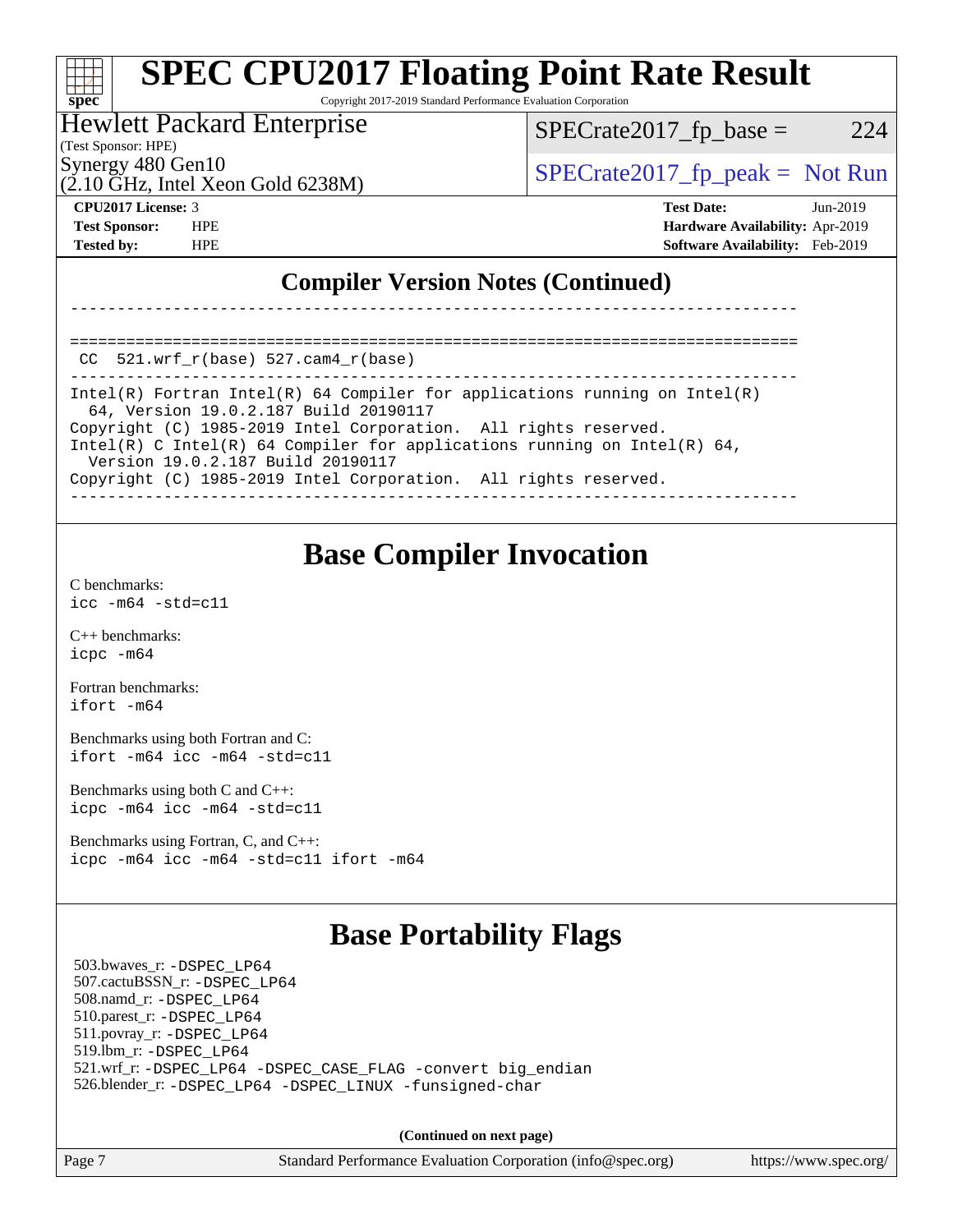### $\pm\pm\tau$ **[spec](http://www.spec.org/)**

# **[SPEC CPU2017 Floating Point Rate Result](http://www.spec.org/auto/cpu2017/Docs/result-fields.html#SPECCPU2017FloatingPointRateResult)**

Copyright 2017-2019 Standard Performance Evaluation Corporation

### Hewlett Packard Enterprise

(Test Sponsor: HPE)

 $SPECTate2017<sub>fr</sub> base = 224$ 

 $(2.10 \text{ GHz}, \text{Intel Xeon}$  Gold 6238M)

Synergy 480 Gen10<br>  $SPECrate2017$  fp\_peak = Not Run

**[CPU2017 License:](http://www.spec.org/auto/cpu2017/Docs/result-fields.html#CPU2017License)** 3 **[Test Date:](http://www.spec.org/auto/cpu2017/Docs/result-fields.html#TestDate)** Jun-2019 **[Test Sponsor:](http://www.spec.org/auto/cpu2017/Docs/result-fields.html#TestSponsor)** HPE **[Hardware Availability:](http://www.spec.org/auto/cpu2017/Docs/result-fields.html#HardwareAvailability)** Apr-2019 **[Tested by:](http://www.spec.org/auto/cpu2017/Docs/result-fields.html#Testedby)** HPE **[Software Availability:](http://www.spec.org/auto/cpu2017/Docs/result-fields.html#SoftwareAvailability)** Feb-2019

## **[Base Portability Flags \(Continued\)](http://www.spec.org/auto/cpu2017/Docs/result-fields.html#BasePortabilityFlags)**

 527.cam4\_r: [-DSPEC\\_LP64](http://www.spec.org/cpu2017/results/res2019q3/cpu2017-20190624-15613.flags.html#suite_basePORTABILITY527_cam4_r_DSPEC_LP64) [-DSPEC\\_CASE\\_FLAG](http://www.spec.org/cpu2017/results/res2019q3/cpu2017-20190624-15613.flags.html#b527.cam4_r_baseCPORTABILITY_DSPEC_CASE_FLAG) 538.imagick\_r: [-DSPEC\\_LP64](http://www.spec.org/cpu2017/results/res2019q3/cpu2017-20190624-15613.flags.html#suite_basePORTABILITY538_imagick_r_DSPEC_LP64) 544.nab\_r: [-DSPEC\\_LP64](http://www.spec.org/cpu2017/results/res2019q3/cpu2017-20190624-15613.flags.html#suite_basePORTABILITY544_nab_r_DSPEC_LP64) 549.fotonik3d\_r: [-DSPEC\\_LP64](http://www.spec.org/cpu2017/results/res2019q3/cpu2017-20190624-15613.flags.html#suite_basePORTABILITY549_fotonik3d_r_DSPEC_LP64) 554.roms\_r: [-DSPEC\\_LP64](http://www.spec.org/cpu2017/results/res2019q3/cpu2017-20190624-15613.flags.html#suite_basePORTABILITY554_roms_r_DSPEC_LP64)

### **[Base Optimization Flags](http://www.spec.org/auto/cpu2017/Docs/result-fields.html#BaseOptimizationFlags)**

[C benchmarks](http://www.spec.org/auto/cpu2017/Docs/result-fields.html#Cbenchmarks): [-xCORE-AVX2](http://www.spec.org/cpu2017/results/res2019q3/cpu2017-20190624-15613.flags.html#user_CCbase_f-xCORE-AVX2) [-ipo](http://www.spec.org/cpu2017/results/res2019q3/cpu2017-20190624-15613.flags.html#user_CCbase_f-ipo) [-O3](http://www.spec.org/cpu2017/results/res2019q3/cpu2017-20190624-15613.flags.html#user_CCbase_f-O3) [-no-prec-div](http://www.spec.org/cpu2017/results/res2019q3/cpu2017-20190624-15613.flags.html#user_CCbase_f-no-prec-div) [-qopt-prefetch](http://www.spec.org/cpu2017/results/res2019q3/cpu2017-20190624-15613.flags.html#user_CCbase_f-qopt-prefetch) [-ffinite-math-only](http://www.spec.org/cpu2017/results/res2019q3/cpu2017-20190624-15613.flags.html#user_CCbase_f_finite_math_only_cb91587bd2077682c4b38af759c288ed7c732db004271a9512da14a4f8007909a5f1427ecbf1a0fb78ff2a814402c6114ac565ca162485bbcae155b5e4258871) [-qopt-mem-layout-trans=4](http://www.spec.org/cpu2017/results/res2019q3/cpu2017-20190624-15613.flags.html#user_CCbase_f-qopt-mem-layout-trans_fa39e755916c150a61361b7846f310bcdf6f04e385ef281cadf3647acec3f0ae266d1a1d22d972a7087a248fd4e6ca390a3634700869573d231a252c784941a8) [C++ benchmarks:](http://www.spec.org/auto/cpu2017/Docs/result-fields.html#CXXbenchmarks) [-xCORE-AVX2](http://www.spec.org/cpu2017/results/res2019q3/cpu2017-20190624-15613.flags.html#user_CXXbase_f-xCORE-AVX2) [-ipo](http://www.spec.org/cpu2017/results/res2019q3/cpu2017-20190624-15613.flags.html#user_CXXbase_f-ipo) [-O3](http://www.spec.org/cpu2017/results/res2019q3/cpu2017-20190624-15613.flags.html#user_CXXbase_f-O3) [-no-prec-div](http://www.spec.org/cpu2017/results/res2019q3/cpu2017-20190624-15613.flags.html#user_CXXbase_f-no-prec-div) [-qopt-prefetch](http://www.spec.org/cpu2017/results/res2019q3/cpu2017-20190624-15613.flags.html#user_CXXbase_f-qopt-prefetch) [-ffinite-math-only](http://www.spec.org/cpu2017/results/res2019q3/cpu2017-20190624-15613.flags.html#user_CXXbase_f_finite_math_only_cb91587bd2077682c4b38af759c288ed7c732db004271a9512da14a4f8007909a5f1427ecbf1a0fb78ff2a814402c6114ac565ca162485bbcae155b5e4258871) [-qopt-mem-layout-trans=4](http://www.spec.org/cpu2017/results/res2019q3/cpu2017-20190624-15613.flags.html#user_CXXbase_f-qopt-mem-layout-trans_fa39e755916c150a61361b7846f310bcdf6f04e385ef281cadf3647acec3f0ae266d1a1d22d972a7087a248fd4e6ca390a3634700869573d231a252c784941a8) [Fortran benchmarks](http://www.spec.org/auto/cpu2017/Docs/result-fields.html#Fortranbenchmarks): [-xCORE-AVX2](http://www.spec.org/cpu2017/results/res2019q3/cpu2017-20190624-15613.flags.html#user_FCbase_f-xCORE-AVX2) [-ipo](http://www.spec.org/cpu2017/results/res2019q3/cpu2017-20190624-15613.flags.html#user_FCbase_f-ipo) [-O3](http://www.spec.org/cpu2017/results/res2019q3/cpu2017-20190624-15613.flags.html#user_FCbase_f-O3) [-no-prec-div](http://www.spec.org/cpu2017/results/res2019q3/cpu2017-20190624-15613.flags.html#user_FCbase_f-no-prec-div) [-qopt-prefetch](http://www.spec.org/cpu2017/results/res2019q3/cpu2017-20190624-15613.flags.html#user_FCbase_f-qopt-prefetch) [-ffinite-math-only](http://www.spec.org/cpu2017/results/res2019q3/cpu2017-20190624-15613.flags.html#user_FCbase_f_finite_math_only_cb91587bd2077682c4b38af759c288ed7c732db004271a9512da14a4f8007909a5f1427ecbf1a0fb78ff2a814402c6114ac565ca162485bbcae155b5e4258871) [-qopt-mem-layout-trans=4](http://www.spec.org/cpu2017/results/res2019q3/cpu2017-20190624-15613.flags.html#user_FCbase_f-qopt-mem-layout-trans_fa39e755916c150a61361b7846f310bcdf6f04e385ef281cadf3647acec3f0ae266d1a1d22d972a7087a248fd4e6ca390a3634700869573d231a252c784941a8) [-auto](http://www.spec.org/cpu2017/results/res2019q3/cpu2017-20190624-15613.flags.html#user_FCbase_f-auto) [-nostandard-realloc-lhs](http://www.spec.org/cpu2017/results/res2019q3/cpu2017-20190624-15613.flags.html#user_FCbase_f_2003_std_realloc_82b4557e90729c0f113870c07e44d33d6f5a304b4f63d4c15d2d0f1fab99f5daaed73bdb9275d9ae411527f28b936061aa8b9c8f2d63842963b95c9dd6426b8a) [-align array32byte](http://www.spec.org/cpu2017/results/res2019q3/cpu2017-20190624-15613.flags.html#user_FCbase_align_array32byte_b982fe038af199962ba9a80c053b8342c548c85b40b8e86eb3cc33dee0d7986a4af373ac2d51c3f7cf710a18d62fdce2948f201cd044323541f22fc0fffc51b6) [Benchmarks using both Fortran and C](http://www.spec.org/auto/cpu2017/Docs/result-fields.html#BenchmarksusingbothFortranandC): [-xCORE-AVX2](http://www.spec.org/cpu2017/results/res2019q3/cpu2017-20190624-15613.flags.html#user_CC_FCbase_f-xCORE-AVX2) [-ipo](http://www.spec.org/cpu2017/results/res2019q3/cpu2017-20190624-15613.flags.html#user_CC_FCbase_f-ipo) [-O3](http://www.spec.org/cpu2017/results/res2019q3/cpu2017-20190624-15613.flags.html#user_CC_FCbase_f-O3) [-no-prec-div](http://www.spec.org/cpu2017/results/res2019q3/cpu2017-20190624-15613.flags.html#user_CC_FCbase_f-no-prec-div) [-qopt-prefetch](http://www.spec.org/cpu2017/results/res2019q3/cpu2017-20190624-15613.flags.html#user_CC_FCbase_f-qopt-prefetch) [-ffinite-math-only](http://www.spec.org/cpu2017/results/res2019q3/cpu2017-20190624-15613.flags.html#user_CC_FCbase_f_finite_math_only_cb91587bd2077682c4b38af759c288ed7c732db004271a9512da14a4f8007909a5f1427ecbf1a0fb78ff2a814402c6114ac565ca162485bbcae155b5e4258871) [-qopt-mem-layout-trans=4](http://www.spec.org/cpu2017/results/res2019q3/cpu2017-20190624-15613.flags.html#user_CC_FCbase_f-qopt-mem-layout-trans_fa39e755916c150a61361b7846f310bcdf6f04e385ef281cadf3647acec3f0ae266d1a1d22d972a7087a248fd4e6ca390a3634700869573d231a252c784941a8) [-auto](http://www.spec.org/cpu2017/results/res2019q3/cpu2017-20190624-15613.flags.html#user_CC_FCbase_f-auto) [-nostandard-realloc-lhs](http://www.spec.org/cpu2017/results/res2019q3/cpu2017-20190624-15613.flags.html#user_CC_FCbase_f_2003_std_realloc_82b4557e90729c0f113870c07e44d33d6f5a304b4f63d4c15d2d0f1fab99f5daaed73bdb9275d9ae411527f28b936061aa8b9c8f2d63842963b95c9dd6426b8a) [-align array32byte](http://www.spec.org/cpu2017/results/res2019q3/cpu2017-20190624-15613.flags.html#user_CC_FCbase_align_array32byte_b982fe038af199962ba9a80c053b8342c548c85b40b8e86eb3cc33dee0d7986a4af373ac2d51c3f7cf710a18d62fdce2948f201cd044323541f22fc0fffc51b6)

[Benchmarks using both C and C++](http://www.spec.org/auto/cpu2017/Docs/result-fields.html#BenchmarksusingbothCandCXX): [-xCORE-AVX2](http://www.spec.org/cpu2017/results/res2019q3/cpu2017-20190624-15613.flags.html#user_CC_CXXbase_f-xCORE-AVX2) [-ipo](http://www.spec.org/cpu2017/results/res2019q3/cpu2017-20190624-15613.flags.html#user_CC_CXXbase_f-ipo) [-O3](http://www.spec.org/cpu2017/results/res2019q3/cpu2017-20190624-15613.flags.html#user_CC_CXXbase_f-O3) [-no-prec-div](http://www.spec.org/cpu2017/results/res2019q3/cpu2017-20190624-15613.flags.html#user_CC_CXXbase_f-no-prec-div) [-qopt-prefetch](http://www.spec.org/cpu2017/results/res2019q3/cpu2017-20190624-15613.flags.html#user_CC_CXXbase_f-qopt-prefetch) [-ffinite-math-only](http://www.spec.org/cpu2017/results/res2019q3/cpu2017-20190624-15613.flags.html#user_CC_CXXbase_f_finite_math_only_cb91587bd2077682c4b38af759c288ed7c732db004271a9512da14a4f8007909a5f1427ecbf1a0fb78ff2a814402c6114ac565ca162485bbcae155b5e4258871) [-qopt-mem-layout-trans=4](http://www.spec.org/cpu2017/results/res2019q3/cpu2017-20190624-15613.flags.html#user_CC_CXXbase_f-qopt-mem-layout-trans_fa39e755916c150a61361b7846f310bcdf6f04e385ef281cadf3647acec3f0ae266d1a1d22d972a7087a248fd4e6ca390a3634700869573d231a252c784941a8)

[Benchmarks using Fortran, C, and C++:](http://www.spec.org/auto/cpu2017/Docs/result-fields.html#BenchmarksusingFortranCandCXX) [-xCORE-AVX2](http://www.spec.org/cpu2017/results/res2019q3/cpu2017-20190624-15613.flags.html#user_CC_CXX_FCbase_f-xCORE-AVX2) [-ipo](http://www.spec.org/cpu2017/results/res2019q3/cpu2017-20190624-15613.flags.html#user_CC_CXX_FCbase_f-ipo) [-O3](http://www.spec.org/cpu2017/results/res2019q3/cpu2017-20190624-15613.flags.html#user_CC_CXX_FCbase_f-O3) [-no-prec-div](http://www.spec.org/cpu2017/results/res2019q3/cpu2017-20190624-15613.flags.html#user_CC_CXX_FCbase_f-no-prec-div) [-qopt-prefetch](http://www.spec.org/cpu2017/results/res2019q3/cpu2017-20190624-15613.flags.html#user_CC_CXX_FCbase_f-qopt-prefetch) [-ffinite-math-only](http://www.spec.org/cpu2017/results/res2019q3/cpu2017-20190624-15613.flags.html#user_CC_CXX_FCbase_f_finite_math_only_cb91587bd2077682c4b38af759c288ed7c732db004271a9512da14a4f8007909a5f1427ecbf1a0fb78ff2a814402c6114ac565ca162485bbcae155b5e4258871) [-qopt-mem-layout-trans=4](http://www.spec.org/cpu2017/results/res2019q3/cpu2017-20190624-15613.flags.html#user_CC_CXX_FCbase_f-qopt-mem-layout-trans_fa39e755916c150a61361b7846f310bcdf6f04e385ef281cadf3647acec3f0ae266d1a1d22d972a7087a248fd4e6ca390a3634700869573d231a252c784941a8) [-auto](http://www.spec.org/cpu2017/results/res2019q3/cpu2017-20190624-15613.flags.html#user_CC_CXX_FCbase_f-auto) [-nostandard-realloc-lhs](http://www.spec.org/cpu2017/results/res2019q3/cpu2017-20190624-15613.flags.html#user_CC_CXX_FCbase_f_2003_std_realloc_82b4557e90729c0f113870c07e44d33d6f5a304b4f63d4c15d2d0f1fab99f5daaed73bdb9275d9ae411527f28b936061aa8b9c8f2d63842963b95c9dd6426b8a) [-align array32byte](http://www.spec.org/cpu2017/results/res2019q3/cpu2017-20190624-15613.flags.html#user_CC_CXX_FCbase_align_array32byte_b982fe038af199962ba9a80c053b8342c548c85b40b8e86eb3cc33dee0d7986a4af373ac2d51c3f7cf710a18d62fdce2948f201cd044323541f22fc0fffc51b6)

The flags files that were used to format this result can be browsed at <http://www.spec.org/cpu2017/flags/Intel-ic18.0-official-linux64.2019-04-02.html> <http://www.spec.org/cpu2017/flags/HPE-Platform-Flags-Intel-V1.2-CLX-revB.html>

You can also download the XML flags sources by saving the following links: <http://www.spec.org/cpu2017/flags/Intel-ic18.0-official-linux64.2019-04-02.xml> <http://www.spec.org/cpu2017/flags/HPE-Platform-Flags-Intel-V1.2-CLX-revB.xml>